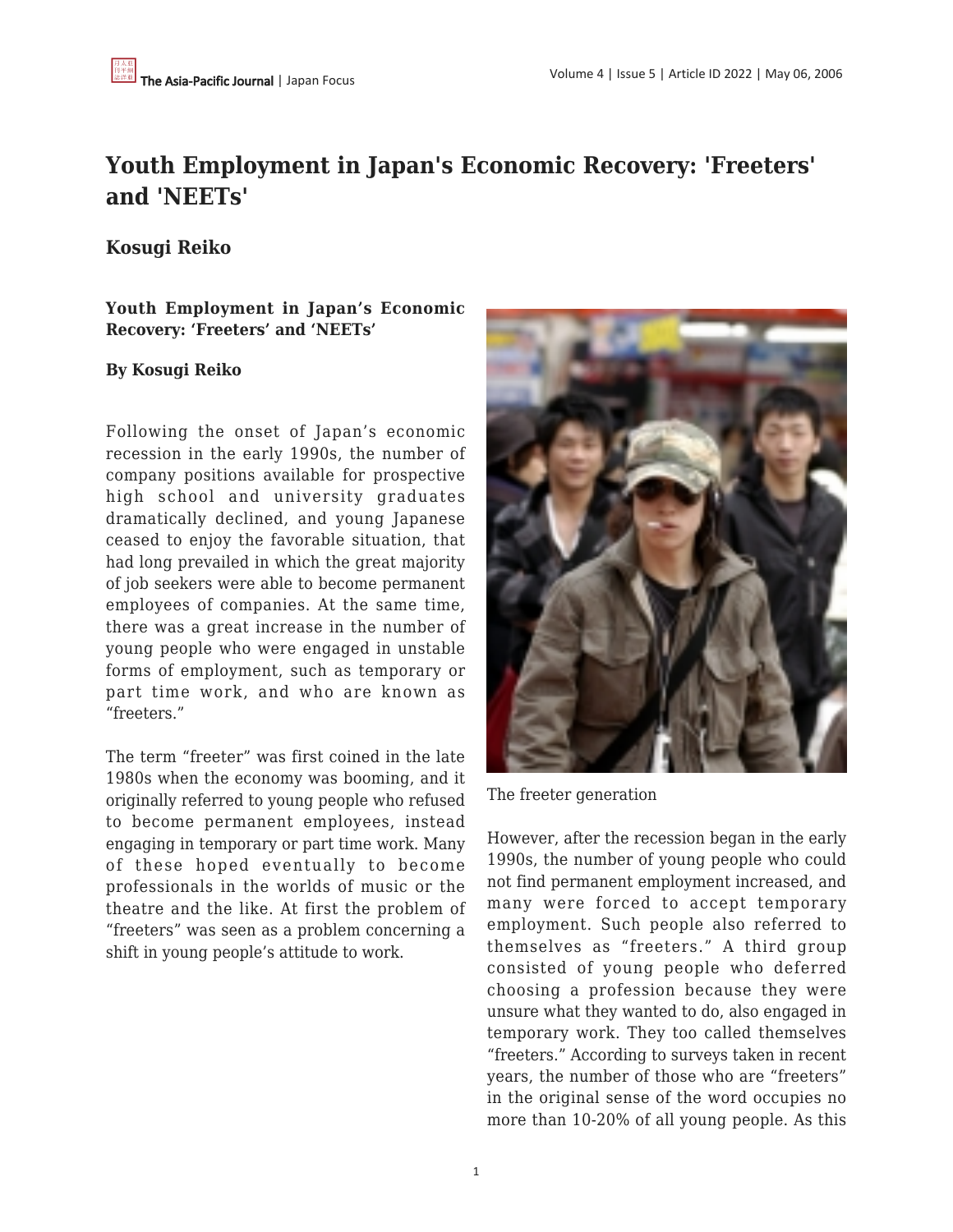situation became evident, understanding of the "freeter" problem shifted from the attitudes of young people to employment difficulties.

Since 2000, with increase in the number of young people who did not enter the labour market even after having left education, the term NEET (not in education, employment or training) was introduced from Great Britain. Some interpreted this as a reflection of the severity of the labour market, while others viewed it as a failure to foster young people's desire to acquire skills or find a profession, including the ability to interact with others. Again, although this problem had existed for some time, it had not attracted society's interest. In other words, there had always existed high school dropouts who failed to make the transition to regular Japanese-style employment. In short, a problem that had long been ignored was now recognized as something that had to be tackled.

The Japanese government has grappled with youth employment problems since 2003. With the Japanese economy showing signs of recovery, more companies have announced plans to hire new graduates. However, this is unlikely to end the problems of youth employment. The following problems will remain: (1) opportunities for stable employment will continue to be limited among the less educated; and (2) the increase of 'freeters' and 'NEETs', many of them now in their late 20s and early 30s, poses generational problems.

### **Differences in Employment Opportunities based on Educational Attainment**

Freeters and NEETs are deviations from the basic school-to-work transition model in Japanese society, in which students become full-time tenured employees upon graduation and are trained in companies to become fullfledged workers.

The process of the school-to-work transition in Japan has typically been viewed as an entrypoint into long-term employment. Until the beginning of the 1990s, regardless of educational level, a special labour market existed for fresh graduates. Almost all of those who sought employment, whether male or female, were employed as permanent employees in full-time positions without a fixed term. However, it was assumed that men would work until retirement, whereas it was assumed that women would work for some years in either clerical or manual jobs and then leave employment for marriage and children. The typical pattern for these women was reentry into the labour market some years later, taking jobs as low-wage part-time workers. The fact that most women reentered the labour market as part timers was due, first of all, to the division of labour in the home, where women were responsible for most of the housework and child rearing. Moreover, in a society which had developed strong "internal labour markets," there was only a very limited market for those who wished to gain permanent employment later on.

Because of the difficulty of embarking on a career later in life, the act of finding employment upon graduation was a major event, one that could determine the whole of one's life. Taking a position in a company was of greater importance for men because it was assumed that it would lead to long-term employment. But even for women, who anticipated leaving work after a few years, it was very important. One reason for this was that the workplace very often provided them with opportunities to find a marriage partner.

It is those who miss this chance to "acquire a position" who become "freeters" and "NEETs."

Freeters and NEETs at present are men and unmarried women between the ages of 15 and 34, a group that has been aging with the general population. According to government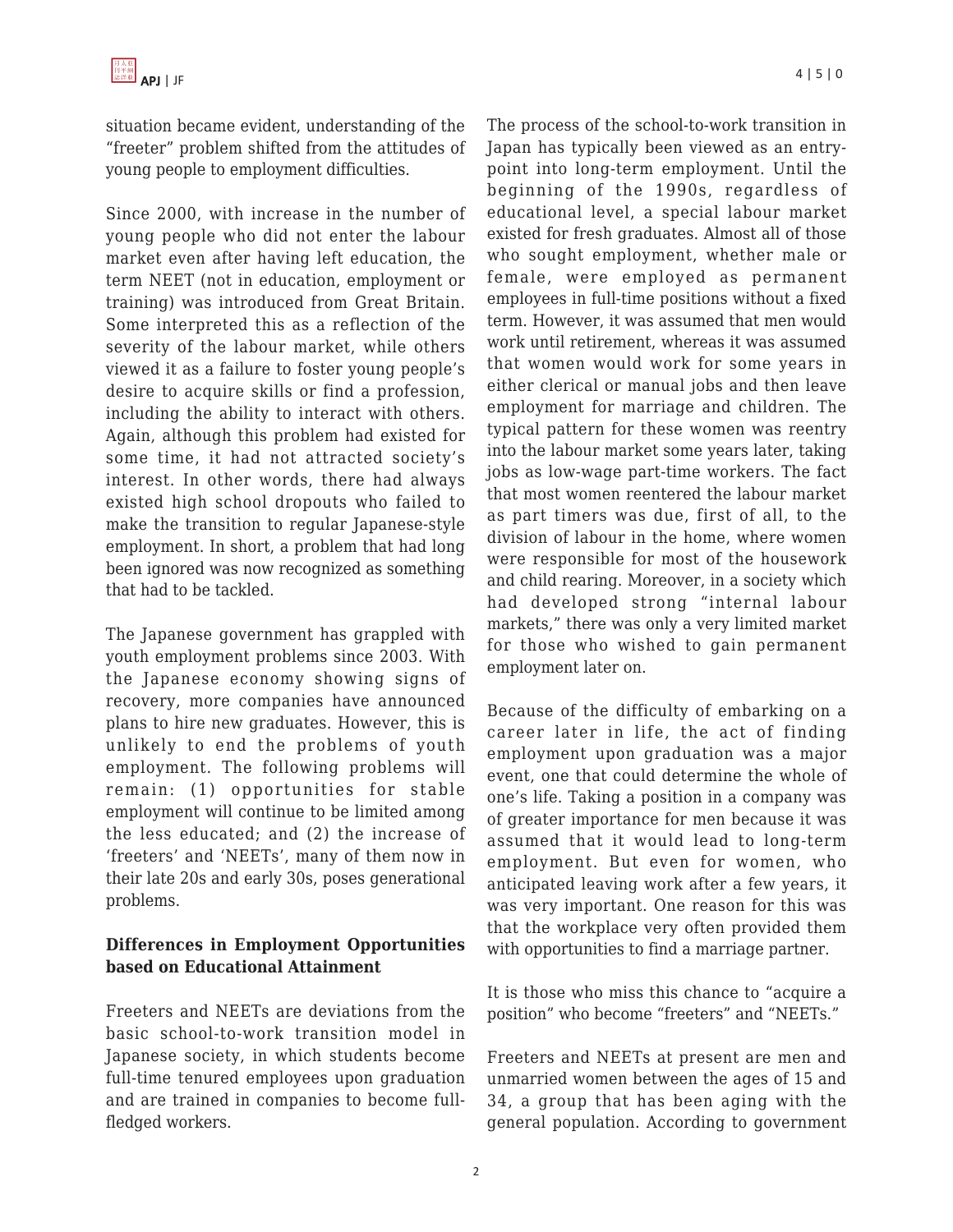statistics, in 2002 there were about 2,500,000 freeters and 650,000 to 850,000 NEETs in Japan. Both freeters and NEETs are on the increase.

An examination of their backgrounds based on government statistics suggests that they are primarily drawn from the less educated. The same trend has become increasingly prominent among the "officially unemployed".

The growing difficulty of younger and less educated youth to find stable employment is common in many advanced countries. The transition towards knowledge industries in the globalizing economy, which requires the concentration of demand for workers with higher education, serves as a backdrop. The increase in youth unemployment observed in many countries between the late 1970s and 1980s seems to have been caused in part by this economic transition.

In Japan, however, a system in which companies trained young employees remained intact, and this shielded Japanese youth with secondary and higher education from unemployment during a period of industrial transition. In the 1990s recession, however, firms began to restrict this training and became more selective in hiring new graduates. As a result, the number of youth failing in the school-to-work transition increased sharply, and it is they who comprise the population of unemployed, freeters, and NEETs. In short, youth lacking specialized education and dropouts (from high schools and colleges) bear the brunt of employment problems in the transition.

In fact, the number of positions available for prospective high school graduates declined sharply, and at the beginning of the 1990s it dropped to one eighth of previous levels, while on the contrary, the number of positions available for prospective university graduates, even at its worst, only dropped by one half. At present, the latter has recovered to levels comparable to those of the first half of the 1990s. The demand for workers with lower educational backgrounds, however, has remained low.



Unemployment patterns in Japan and the US

Why did Japanese companies reduce the number of fresh graduate employees? It was not only because of the recession, but also reflected changes in Japanese employment practices. That is, many Japanese companies have reduced the number of permanent employees to whom fixed-term contracts do not apply, both for reasons of economy and in order to adapt more easily to changes in the business environment. The increase in the number of "freeters" reflects in part the flow of younger workers into those positions that had previously been largely carried out by older women.

The gap in working conditions, especially in levels of pay, between regular and irregular forms of employment in Japan is very large. As most of those employed in temporary or part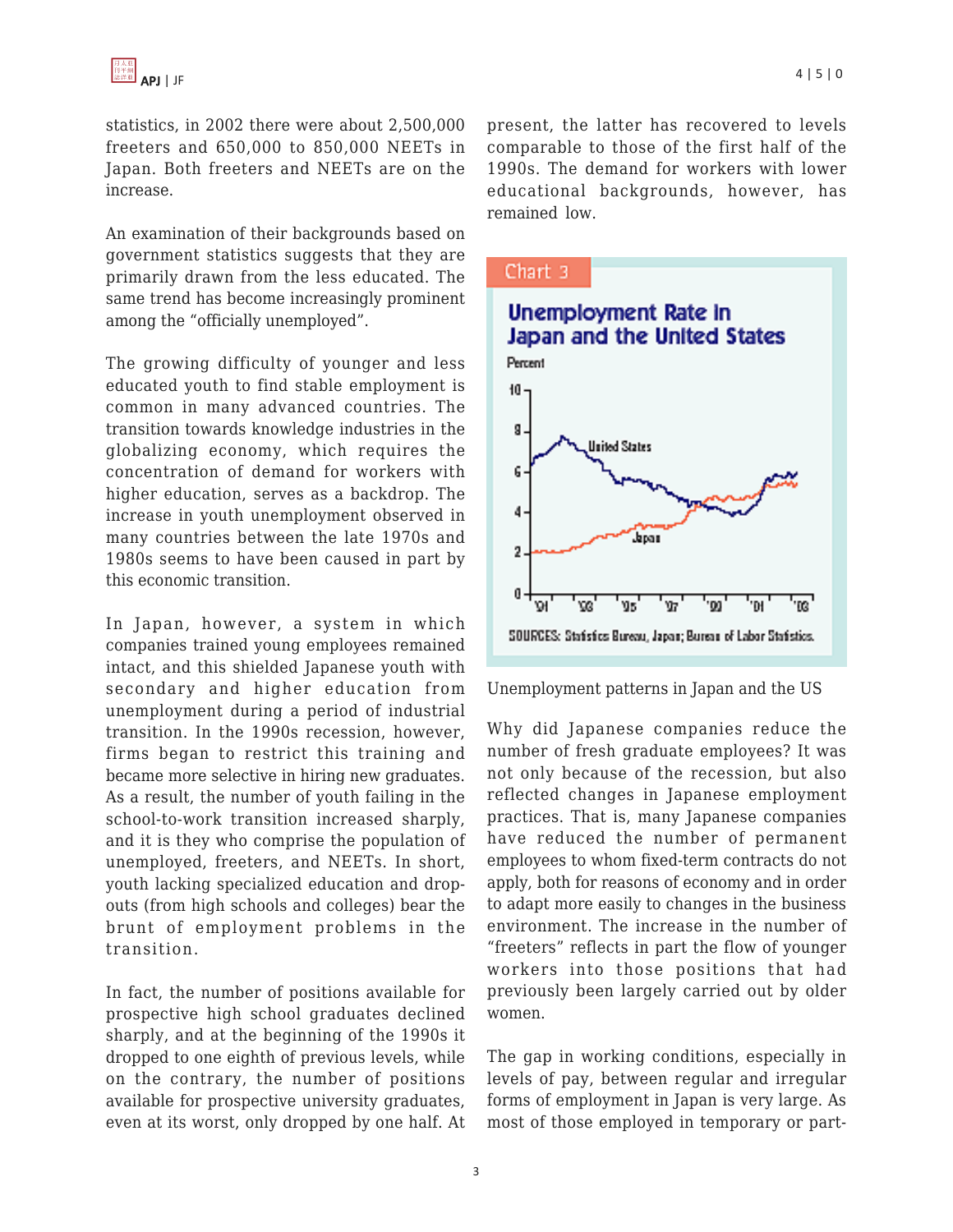time labour were older women, a deep-rooted belief in the gendered division of labour delayed the formulation of countermeasures to this gap. Moreover, opportunities for employees to develop professional skills greatly depend upon the form of employment. Companies invested in programs designed to improve the skills of permanent employees. It has been pointed out that in the 1990s companies became increasingly selective in their investment in developing the skills of permanent employees, while little investment was made in skill-building for temporary or part-time employees. The problem of this gap has attracted much attention as a result of the increase in the number of "freeters."

Moreover, with the decline in the number of high school graduates, access to higher education has become more dependent on the financial resources of parents than the abilities of their children. Higher education in Japan is comprised of a higher percentage of private educational institutions than in many other advanced countries. This means that parents have to pay quite high fees.

So, the tendency for parents' income to determine a child's educational level, and educational level to determine the type of employment, and the type of employment to determine the opportunity to gain added skills, has clearly been strengthening. This tendency for rigid division by social class should be stopped.

### **Freeters and NEETs as the Children of Baby Boomers**

The population of freeters and NEETs has been aging since the problem first emerged, one measure of its increasing pervasiveness and longterm character. In 1992, 60% of NEETs fell within the age ranges of 15 to 24, but in 1997 60% fell within the age ranges of 20 to 29, and in 2002 60% fell within the age ranges of 25 to 34. In other words, the core group of NEETs and freeters has been aging, revealing that this is not simply a youth issue.

During the period in which the baby boomers' children experienced the school-to-work transition, companies changed their recruitment policies, becoming more selective. But this is no longer simply a youth problem. The people of this generation, comprising the 'core' of the freeters and NEETs, have aged while remaining freeters and NEETs.

There are two major problems here. First is the fact that once someone becomes a freeter or a NEET it is extremely difficult to become a regular employee with benefits and longterm employment prospects. While Japanese companies still view new graduates as the primary source of recruitment, they have expanded recruitment to include those in midcareer, in their search for trained individuals who become regular workers. However, midcareer recruitment tends to be limited to those with work experience as full-time employees in other companies. Freeters who have held only part-time work have little prospect of securing such jobs. In Japanese companies there is a large gap not only in wages and benefits, but also in the range of responsibilities between regular full-time employees and short-term and part-time employees. NEETs, who are not even in the labor force, have even less prospect of securing such jobs. Given Japan's rigid age norms for employment, it becomes extremely difficult for freeters and NEETs to become regular full-time workers as they reach their late 20s and 30s.

The second problem in breaking out of this pattern is that many freeters and NEETs live with their parents. NEETs, especially, pose problems of permanent dependence. Since their parents are baby boomers who will soon be retiring, the time is approaching when NEETs, who will then be in their forties and fifties, may end up living off their parents' oldage pensions. But if significant numbers of the